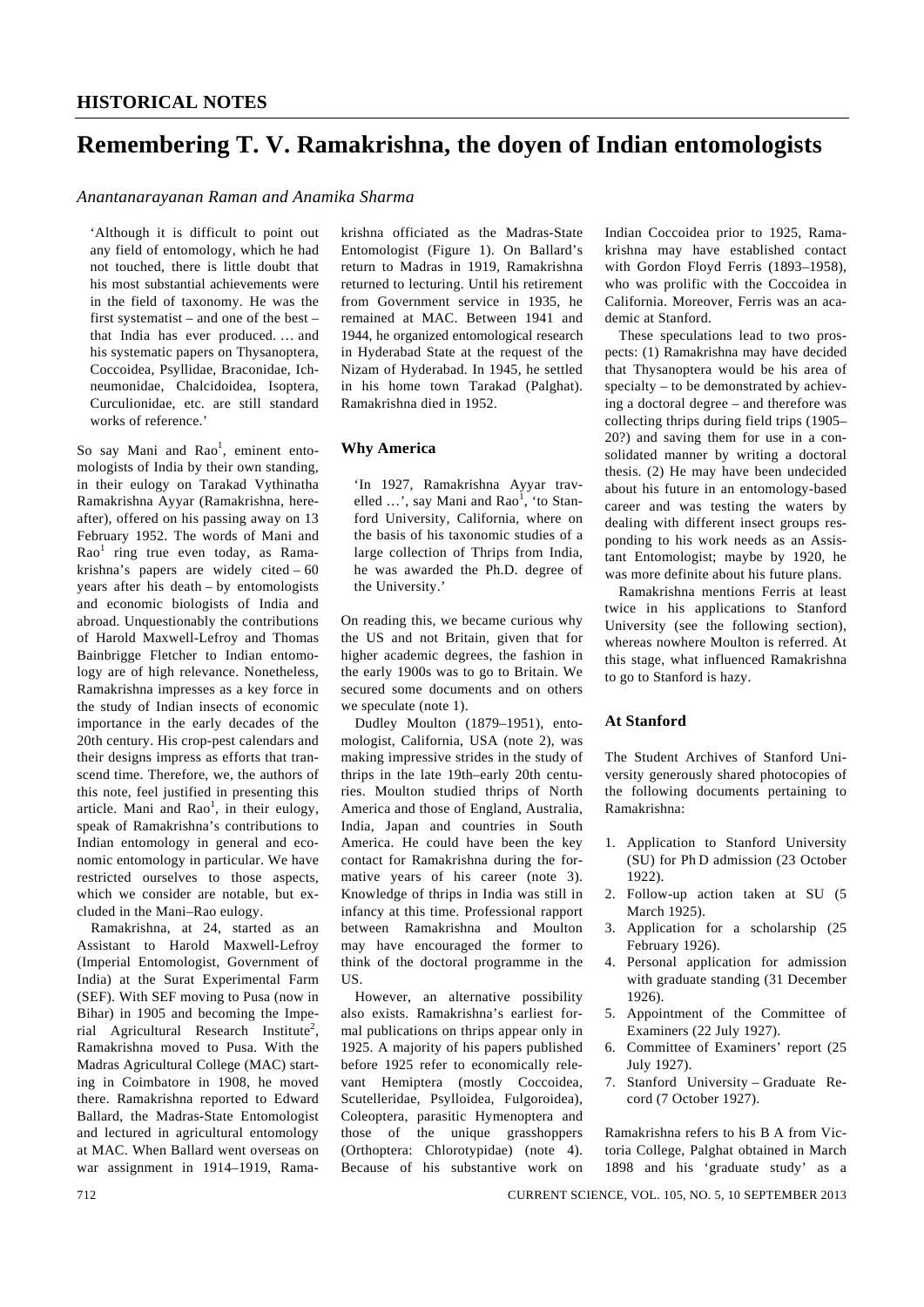## HISTORICAL NOTES



Figure 1. Ramakrishna (acting Government Entomologist, Coimbatore), fourth from right in the front row, during the Third Entomological Meeting at Pusa (3–19 February 1919). Harold Maxwell-Lefroy is seventh from left in the front row; Cyril Beeson is fifth from left in the front row; Y Ramachandra Rao is fifth from left in the last row.

Buckie Scholar at the Madras Christian College (MCC), Madras (1898–1900) (document 1 mentioned above). What is not clear is whether the two-year stint at MCC was an Honours programme or a research task completed towards an M A degree. He explains his purpose for the graduate study (Ph D) at SU as:

'My main idea as an Indian is to get myself acquainted with the Entomological work in the west – chiefly the methods of applied entomology with special reference to Horticulture and Pomology.'

A testimony from H. Reynolds (Acting Professor of Biology and Zoology, MCC) of 5 May 1889, attached in support of his application is relevant to the present note:

'Mr T. V. Ramakrishna Ayyar B.A., studied Biology with me at the Madras Christian College during the Second Session of 1897. He proved himself to be a very capable and painstaking student and in the University Examination did remarkably well standing second in the Presidency. He was subsequently appointed to the Buckie studentship in Zoology – the Studentship – having never previously been awarded – and has latterly been studying Zoology with me with the intention of going on to the M.A. Degree. His general conduct and my relations with him have always been of the most satisfactory character and I am confident that he will do well in whatever sphere of life he may be placed.'

Rennie Wilbur Doane (Head of the Department of Zoology, SU; 1905–36) supports Ramakrishna's application (document 2), based on which the Registrar of SU accepts the same.

 A 'renewed' application dated 2 January 1924: a hand-written note possibly that of an official of SU indicates 'Renewed for June and 25 February 1926' (document 3). In this Ramakrishna seeks a scholarship of \$750 (note 5), with a rationalization statement:

'I am a government servant under the Madras Agricultural Department and hope to be on long leave while I am in America. The leave allowance I may get will just be enough for my family at home here in India, during my absence.

I have already submitted my credentials etc. to Professors Doane and Ferris, and I believe reference may kindly be made to them with regards to my eligibility. As a foreigner and as one anxious to get some wider experience on my subject by a stay in California, I am anxious to do some work there. As a middle class man of very moderate means I may find it very hard to carry out my plans unless I get some substantial financial aid and hence I am applying for a fellowship. I hope my request may be favourably reviewed and granted.'

A 'fresh' application for enrolment is dated 31 December 1926 (document 4). This is based on the acceptance of his application for graduate standing (vide document 2). Possibly this application was made after he arrived at SU (Figure 2). He indicates his B A degree, in this document, as 'A.B.' following American convention. To the question 'When do you desire to enter Stanford?', he responds 'January 1927'.

 An official note was issued by the Office of the Registrar, SU, on the appointment of the Committee of Examiners to examine Ramakrishna's thesis (document 5):

'The final examination of T.V. Ayyar [*not mentioned as T. V. R. Ayyar*] (Major, Zoology; Minor, Entomology)



**Figure 2.** T. V. Ramakrishna (Photo possibly made during his stay at Stanford, because of the awning evident in the background of the original; not shown in this edited copy). Source: Mani and Rao<sup>1</sup>.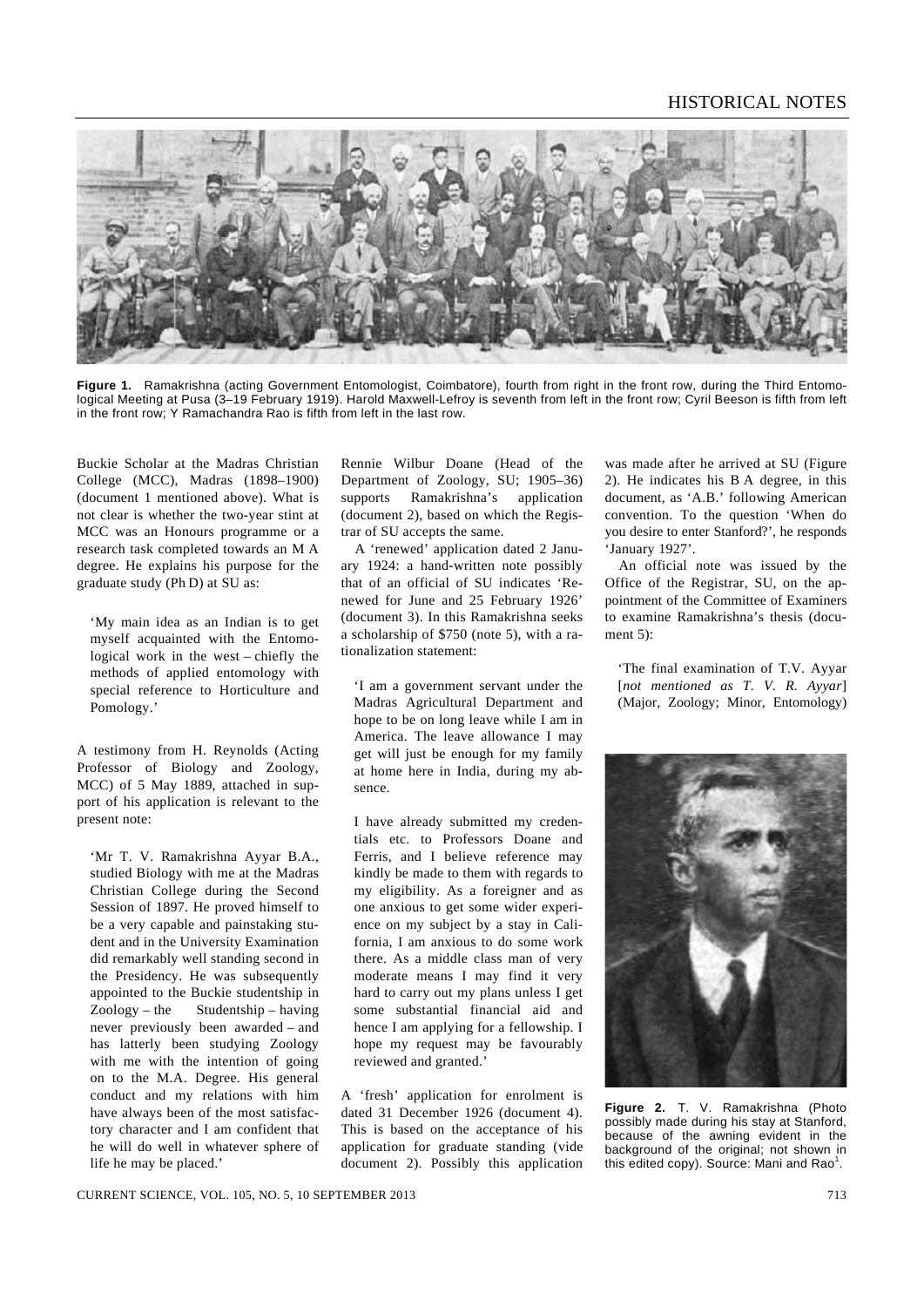## HISTORICAL NOTES

has been set for Saturday, July 23, 1927 at four o'clock in room 307 of the Library. At the request of the Chairman (acting) of Graduate Study the following have been appointed to serve as a committee to conduct the examination:

Professor R.W. Doane (Chairman) Professor E.C. Starks Professor LeRoy Abrams Professor F.M. McFarland Professor Mary McCracken.'

Report of the Committee of Examiners after they examined Ramakrishna's thesis is as follows (document 6):

'The secondary examination of Mr. T. V. Ramakrishna Ayyar for the degree of Doctor of Philosophy was held in Room 307, Library, on Saturday, July 23d, at 4 p.m. The members of the examining committee present were: Professor E.C. Starks, Professor F.M. McFarland, Professor M. McCracken and the Chairman. At the conclusion of the examination it was voted unanimously that the candidate had satisfactorily passed the test, and should be reported with approval to the Committee on Graduate Study.

> Signed: R. W. Doane Chairman of the Committee'

Graduate Record, SU (document 7) mentions:

'Name: Ayyar, T. V. Ramakrishna Place & Date of Birth: South India, July 1880 Date of Registration in Graduate Standing: Jan 1927 Major Department: Zoology Degree Conferred: Ph D, Oct 7, 1927.'

Ramakrishna's stay in Stanford (Figure 2) could not have exceeded one year, possibly from end-1926 to mid-1927. He mentions Gordon Ferris in his applications, but Ferris does not figure in any of the documents we received from the Stanford Archives. Dudley Moulton's name too does not figure in any of the SU archived documents.

 Ramakrishna's efforts to travel to Stanford started in October 1922, which materialized only in late 1926. By March 1925, SU endorses his academic standing

and offers him admission into Ph D programme. The Department of Zoology, SU, found merit in Ramakrishna's work and publications made in India and condoned the requirements of the 'primary' examination. In modern terminology, this could be the equivalent of offering either 'credit' or 'advanced standing'. The SU Department of Zoology consents that he be subjected to the secondary examination of submitting a thesis (note 6), meeting the academic rigours of SU. We infer that from January 1927 to June–July 1927, Ramakrishna worked at Stanford's Zoology Department putting his findings on Indian Thysanoptera together into a thesis.

 The thesis submitted by Ramakrishna on Indian Thysanoptera was evaluated and accepted by the Doane Committee (Doane, Starks, McFarland and McCraken, *sans* Abrams), all of whom were SU academics. Doane was an economic entomologist and headed the Department of Zoology, Starks was a fishery biologist with a professorial title, McFarland was a marine-invertebrate histologist and held the title of Associate Professor of Histology, and McCracken was an entomologist, specializing in the genetics of beetles, and held the title of Assistant Professor of Zoology. Abrams was a botanist and held a professorial title. The Office of the Registrar (document 6) lists names of examiners, according to the academic hierarchy at SU.

### **Crop-pest calendars for South India**

Ramakrishna<sup>3</sup> presents a colourful 'croppest calendar' at the Fourth Entomological Meeting at Pusa, 1920 (Figure 3). This calendar refers to nine major insects and one minor insect on rice (*Oryza sativa*, Poaceae): the swarming caterpillar (*Spodoptera mauritia*, Lepidoptera: Noctuidae), paddy stem borer (*Scirpophaga incertulas* [*Schoenobius bipunctifer*], Lepidoptera: Crambidae), paddy leafmining beetle (*Dicladispa armigera*  [*Hispa armigera*], Coleoptera: Chrysomelidae), smooth greenish-blue beetle (*Leptispa pygmaea*, Coleoptera: Chrysomelidae), paddy grain sucker (*Leptocorisa varicornis*, Hemiptera: Alydidae), paddy caseworm (*Nymphula depunctalis*, Lepidoptera: Pyralidae), paddy grasshopper (*Hieroglyphus banian*, Orthoptera: Acrididae), the rice gall midge

(*Orseolia oryzae* [*Pachydiplosis oryzae*], Diptera: Cecidomyiidae), paddy mealybug (*Pseudococcus sacchari*, Hemiptera: Pseudococcidae) and paddy thrips (*Thrips oryzae* [*Bagnallia oryzae*], Thysanoptera: Thripidae). In this calendar, he relates population patterns of these insects to landscapes of rice-cultivating subregions of southern India and to climatic and edaphic factors. He also refers to two other similar calendars, one for insect pests of crops other than *O. sativa* in southern India, and the other referring to some minor pests of crops. Unfortunately, the latter two calendars as diagrams are not included in the published proceedings<sup>3</sup>.

In p. 50,  $he^3$  indicates:

'The attempt made in this paper at the preparation of a Calendar for South India is entirely based on past experience with however, no pretensions to any completeness or mathematical accuracy.'

When Ramakrishna presented this paper, he would have completed six years of employment as a lecturer in agricultural entomology. He mentions that the calendar is based on 14 years of records of crop pests. So it is highly likely that he extracted details from records prior to his employment and he must have supplemented his records to construct these calendars. In p. 49, he thanks Ballard for 'useful' discussions in developing these calendars.



**Figure 3.** Paddy pest calendar for South India. (Source: Ayyar<sup>3</sup>).

714 CURRENT SCIENCE, VOL. 105, NO. 5, 10 SEPTEMBER 2013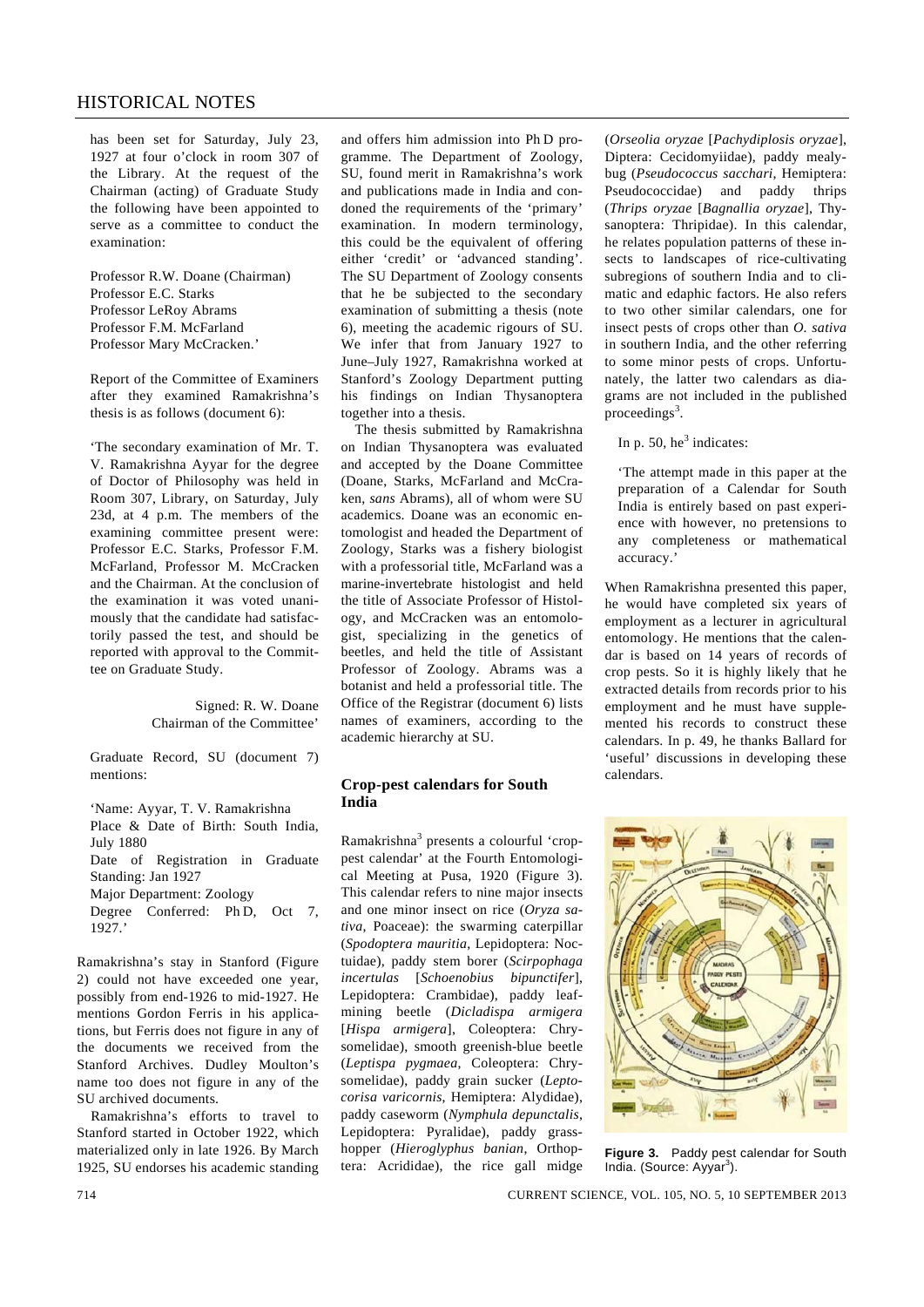In pages 49–50 of this paper, he describes the strengths and usefulness of this calendar. Even a quick reading offers a convincing and well-justified explanation. Given the advantages we enjoy today with advanced computer technology, with which we can easily construct 3D images, the effort made by Ramakrishna in the 1920s in constructing the rice-pest calendar, which could easily function as a ready-reckoner appears remarkable. As a 2D image, he has credibly incorporated details that would be imperatively necessary for a rice farmer as well as an agricultural extension worker. We are sure that this effort would have consumed considerable time to reach the thoroughness that characterizes this calendar.

 The term 'calendar' occurs in two contexts in the history of economic entomology: (1) From the early 20th century, calendar-based application of acetoarsenite of Cu (Paris green), arsenite of Ca (arsenite of lime, London purple) and arsenite of lime (gypsine) to manage pestiferous arthropod populations has been in vogue. For instance, a 'spraying calendar' to manage pestiferous arthropods and pathogenic fungi of diverse British fruit trees is available<sup>4</sup>. (2) After the development of the concept of integrated pest management (IPM), 'crop scouting' became a valuable tool in IPM efforts. IPM depends on field-specific information and improved decision-making to protect crop yield and quality, concurrently minimizing the risks associated with pesticide use. Through a systematic field-sampling programme, crop scouting provides field-specific information on pest pressure and crop injury. The systematic field-sampling programme is run after a specifically drawn calendar<sup>5</sup>. Except these, where the term calendar is available in entomological literature, Ramakrishna's use of this term in offering a useful tool to farmers and extension workers is not only novel, but also convincingly appropriate.

## **On an unusual grasshopper of southern India**

Ramakrishna<sup>6</sup> provides cursory notes on the 'behaviour' of *Phyllochoreia ramakrishnai* (Orthoptera: Chlorotypidae), spelt as *Phyllocoreia ramakrishnai* (note 7), a unique orthopteran. He refers to them (p. 1034):

'… as extraordinary creatures … found in damp localities … found feeding on *Terminalia* leaves'.

He mentions of their characteristic hopping behaviour, winglessness, and ability to change colours suiting the environment in which they occur. Presently raised to Eumastacoidea<sup>7</sup>, we know that a majority of them occur in the tropics, feeding on algae, ferns and gymnosperms; most of them being apterous and displaying camouflaging capability<sup>8</sup>. Before his note<sup>6</sup>, William Kirby<sup>9</sup> had described three species of *Phyllochoreia* from Ceylon and Malabar. Ramakrishna sent specimens of Eumastacidae collected from different localities of southern India to Cándido Bolívar y Pieltain<sup>10</sup>, Madrid (Spain) (note 8), who described *Phyllochoreia ramakrishnai* (referred as *Phyllochoreia Ramakrishnai*), *Bennia burri*, and *Mastacides nilgirisicus* in 1914. Five species of *Phyllochoreia* are known today in southern India, which are endemic to the Western Ghats (India) and Sri Lanka; a casual reference indicates *Mangifera indica* as its host.

## **Usefulness of the cochineal insect in the biological management of prickly pear**

*Dactylopius ceylonicus* (Hemiptera: Dactylopiidae) the cochineal insect was introduced to India from Brazil in the late 18th century, thinking that it was *D. coccus* for the extraction of carmine dye<sup>11</sup>. In field conditions, *D. ceylonicus* spread to its natural host plant, *Opuntia vulgaris*  (Cactaceae), a plant originally from South America, which in the absence of natural enemies spread widely in India. *D. ceylonicus* not only successfully established on *O. vulgaris*, but also suppressed it in northern and central India. Ramakrishna<sup>12</sup> has documented that when *D. ceylonicus* was introduced into southern India in 1863–1868, it brought about the 'first successful use' of an insect to manage a weed<sup>13</sup>. Ramakrishna's remark on the usefulness of *D. ceylonicus* in managing populations of *O. vulgaris* in India is pioneering; in high likelihood, he was influenced by the paper by  $Tryon<sup>14</sup>$ from Queensland (Australia). Ramakrishna challenged the contents of a letter to the editor of *Nature* by Wilfred Backhouse Alexander<sup>15</sup>, who was the biologist with the Commonwealth PricklyPear Board of Australia in the 1920s on prickly pear incidence in India and its better management with manual removal. Ramakrishna disputed Alexander with a rejoinder in *Nature*<sup>16</sup>, which has not been rebutted by the latter.

## **Handbook of economic entomology for South India**

His *Handbook of Economic Entomology for South India* (1940) published by the Government of Madras, a jewel in Ramakrishna's crown, remains valid and relevant even today, nearly seven decades since its publication. *Nature*<sup>17</sup> notified Ramakrishna's book as follows:

'Knowledge of South Indian insects has greatly increased since the publication of T. B. Fletcher's book (note 9) on the subject in 1914. This work is now out of print and there is a growing demand for its replacement by a more modern book. As a desideratum it has been filled by the appearance of Ramakrishna Ayyar's volume that is now before us. This writer is very well qualified for the task, having many papers and bulletins on South Indian economic entomology to his credit. The book is divided into two parts, and Part I deals with general aspects of the subject such as anatomy, development and classification. Part II is in the main a conspectus of the chief injurious insects of South India and the bestknown methods for combating them. The book is well printed and seems to be very free from errors, while its numerous illustrations add materially to its value. It should meet with a wide and speedy acceptance and fill a definite place in the literature of Indian economic entomology.'

A similar note is also available in the *Proceedings of the Royal Entomological Society of London, Series A, General Entomology* (1942, **17**, 80).

## **Conclusion**

This note aims to remember T. V. Ramakrishna, whom we consider the doyen of Indian entomologists. He worked with an undiluted agenda of studying agriculturally relevant insects of India. Ramakrishna's excitement is evident right